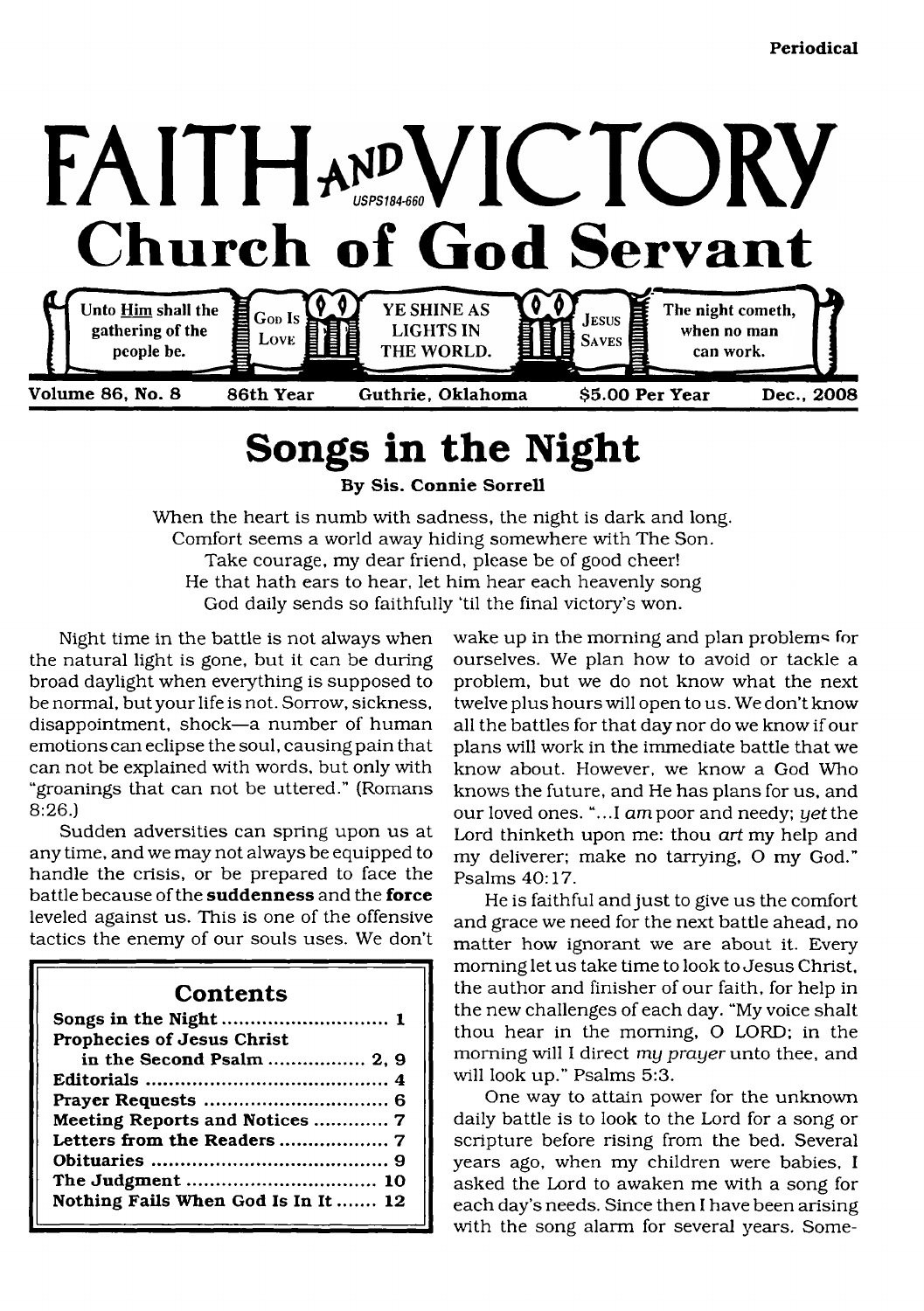**times He gives me a scripture, but most of the time, I get a song. Some days I seek for the song,** and feel His approval on it, but many times He has given a song that was not of my personal **choosing; however, it met the needs, the battle** or the glory of that day. Praise His Holy Name!

**Recently song num ber 144 in the** *Evening* Light Songs book was ringing in my ears. "Oh, be still, thou soul of mine, Thou art not forsaken; Tho' the powers of sin may rage, Thou shalt be unshaken. He Who gave His life for thee, Thus **permits that thou shouldst be— For thy good, as** thou shalt see-Tempted for a season." What a comfort! Right when the enemy was isolating **me and trying to suffocate my spiritual life, the** Lord was telling me I was not forsaken and this trial was for "my good" and just for "a season." I clung to that song as it was a lifeline from **Heaven! The next morning He gave me the song,** *Old Rugged Cross* **and the next,** *On the Rock,* **num ber 51 in the** *Evening Light Songs.*

**Memorized scriptures are valuable and some**times the Lord will give a passage for a wake-up call. Remember the verses in Jeremiah 29:11-**13, 11 "For I know the thoughts that I think** toward you, saith the LORD, thoughts of peace, **and not of evil, to give you an expected end. Then shall ye call upon me, and ye shall go and pray unto me, and I will hearken unto you. And ye shall seek me, and find** *me,* **when ye shall** search for me with all your heart." What an anchor this passage has been in the midst of spiritual storms and howling winds of discour**agement that we face right now! To know the** Lord is thinking of you and me and He has good

intentions for us! Oh, let us diligently continue to seek Him with all our hearts! We don't want to hinder the thoughts and plans that He has **"For my thoughts** *are* **not your thoughts, neither** *are* **your ways my ways, saith the LORD. For** *as* **the heavens are higher than the earth, so are my ways higher than your ways, and my thoughts than your thoughts." Isaiah 55:8-9. He is putting the pieces of our life in place better them we can, and we must trust Him to do so.**

**In the dark of the battle's night, often we feel** the oppression of the enemy more; then let us stand upon the Word of God and sing praises **because ".. .Jesus fought the battle through and** gives to us the victory." (Song number 270, *ELS.*) We have victory because Jesus conquered death and now sits at the right hand of God **interceding for our needs. (Hebrews 4:14.) Our** cries for mercy, our songs of praise, our humble **requests for guidance are heard and answered. Like King David of old, we can say: "I waited patiently for the LORD ; and he inclined unto me, and heard my cry. He brought me up also** out of an horrible pit, out of the miry clay, and **set my feet upon a rock,** *and* **established my goings. And he hath put a new song in my mouth,** *even* **praise unto our God: many shall see** *it,* **and fear, and shall trust in the LORD ."** Psalm 40:1-3. Praise the Lord Jehovah and His faithful Son Who gives the victory!

When the battle is a winding maze **And my eyes search the foggy haze To find Your path my feet should go; In my heart, oh Lord, hear my praise** And Your higher way let me know.

## --<del>---<> \$</del> %®®%\$ <del>\$ \$</del> **PROPHECIES OF JESUS CHRIST**

### **IN THE SECOND PSALM**

#### **By Bro. Leslie Busbee**

**Psalm 2, generally believed to be the writing** of David, is a vivid prophecy of Jesus Christ, and **is thus quoted and applied to our wonderful Savior several times in the New Testament writings.**

Let us notice first verses 1, 2, and 3. "Why **do the heathen rage, and the people imagine a** vain thing? The kings of the earth set them**selves, and the rulers take counsel together, against the LORD , and against his anointed,** saying, Let us break their bands asunder, and

cast away their cords from us." In Acts 4:25 and 26 this is quoted by the followers of Christ in their prayer to God. They had just returned from **a confrontation with the elders concerning their** preaching of Jesus and His resurrection from **the dead. They were threatened and ordered to** speak no more in His name. Starting at verse 23, **we read: "And being let go, they went to their own company, and reported all that the chief priests and elders had said unto them. And when they heard that, they lifted up their voice**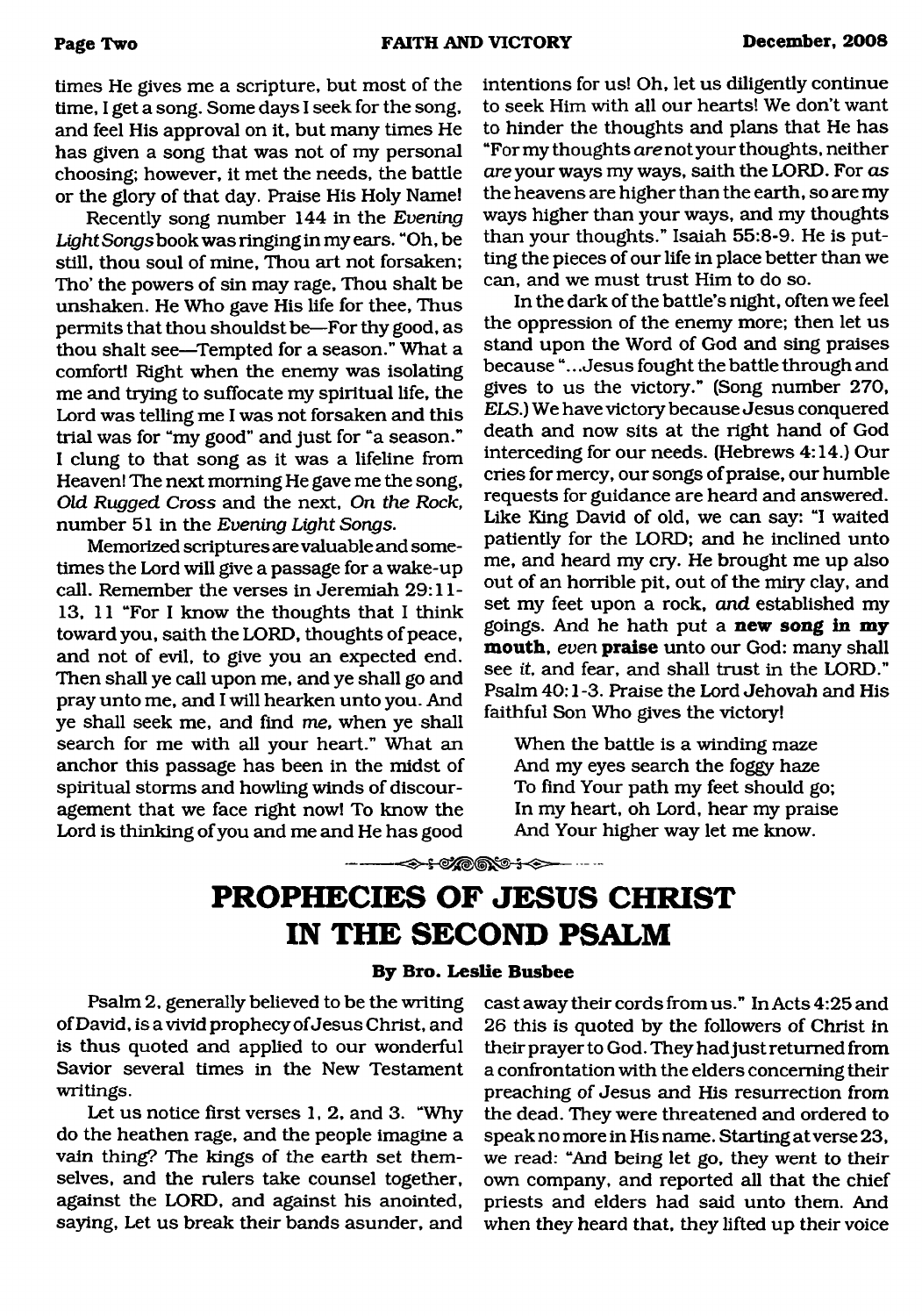**to God with one accord, and said, Lord, thou art God, which hast made heaven, and earth, and the sea, and all that in them is: who by the** mouth of thy servant David hast said, Why did **the heathen rage, and the people imagine vain things? The kings of the earth stood up, and the rulers were gathered together against the Lord, and against his Christ. For of a truth against thy holy child Jesus, whom thou hast anointed, both Herod, and Pontius Pilate, with the Gen tiles, and the people of Israel were gathered together, for to do whatsoever thy hand and thy counsel determined before to be done." The** name "Christ" means "Anointed" as the Old **Testament puts it.**

**These disciples of Christ were applying that scripture from the second Psalm directly to the** Lord Jesus Christ. The heathen and peoples of **the world set themselves against the Almighty** God and His Son Jesus Whom He had anointed **with the Holy Spirit and power. They were** saying in their hearts, "Let us break their bands asunder, and cast away their cords from us." These bands and cords are the statutes and **teachings of the Lord Jesus and what He stood** for in the truth of God. Christ was anointed by **the Holy Spirit and spoke spiritual truths that go against the carnal m inds of men. They were** blind and ignorant of the Word of God. They **were rejecting His discipline, not wanting His** cords and bands to restrain and guide their ways and thoughts. It is the same today, too. The meek and lowly Christ is a stone of stum**bling and rock of offense to the lustful, covet**ous, proud, worldly, and fleshly minded people of our society.

**But what does their stand against Christ** avail? In this second Psalm, verses 4, 5, and 6 **declare: "He that sitteth in the heavens shall laugh: the Lord shall have them in derision.** Then shall he speak unto them in his wrath, and **vex them in his sore displeasure. Yet have I set** my king upon my holy hill of Zion." Regardless of the opposition of carnal man, God raised up Christ from the cruel death of the cross and set Him at His own right hand in the heavenly **places, and gave Him to be head over all things to the Church, as Paul stated in Ephesians** 1:20-22. The holy hill of Zion is not a natural hill over in literal Jerusalem, but is the mountain of His holiness in the hearts and lives of men and women redeemed from sin. No matter what **foolish and deceived humanity does in opposi-** **tion to Christ and His people, the Son of God is still seated upon His throne and has control.**

**Psalm 2:7 is a declaration that is attributed to be spoken by Christ. "I will declare the decree: the LORD hath said unto me, Thou art my Son;** this day have I begotten thee." Paul, in Romans **1:3, 4 wrote "concerning his Son Jesus Christ** our Lord, which was made of the seed of David **according to the flesh, and declared to be the** Son of God with power, according to the spirit of **holiness, by the resurrection from the dead". In** Acts 13:32-33 Paul quotes from this second Psalm in his message to those in the synagogue **in Antioch in Pisidia like this: "And we declare** unto you glad tidings, how that the promise which was made unto the fathers, God hath fulfilled the same unto us their children, in that **he hath raised up Jesus again; as it is also** written in the second psalm, Thou art my Son, this day have I begotten thee." Notice that Paul applied Christ being named the Son of God to His being raised up again from the dead. And the writer in Hebrews 1:5 quotes this scripture: "For unto which of the angels said he at any **time, Thou art my Son, this day have I begotten** thee?" This indicates that it was spoken unto Christ Jesus, and was fulfilled in His being raised from the dead. Jesus Christ was the Son of God from the womb of the virgin Mary, but when He was raised from the dead He was declared with eternal verification of Almighty God that He is the Son of God with power for all **time and eternity.**

Continuing on in verses 8 and 9 of this second Psalm we have the Almighty God speaking now to Christ Who is interceding at His right hand for us down here in this sin-cursed world: **"A sk of me, and I shall give thee the heathen for thine inheritance, and the uttermost parts of the earth for thy possession. Thou shalt break** them with a rod of iron; thou shalt dash them in pieces like a potter's vessel." We have Jesus Christ in His appearing to John on the Isle of Patmos and the messages He gave to be sent to **the seven churches in Asia quoting from this** passage. The living Jesus, Who was dead, but is **now alive forevermore, said in Revelation 2:26 and 27: "And he that overcometh, and keepeth my works unto the end, to him will I give power over the nations: and he shall rule them with a** rod of iron; as the vessels of a potter shall they be broken to shivers: even as I received of my

**(Continued on page 9.)**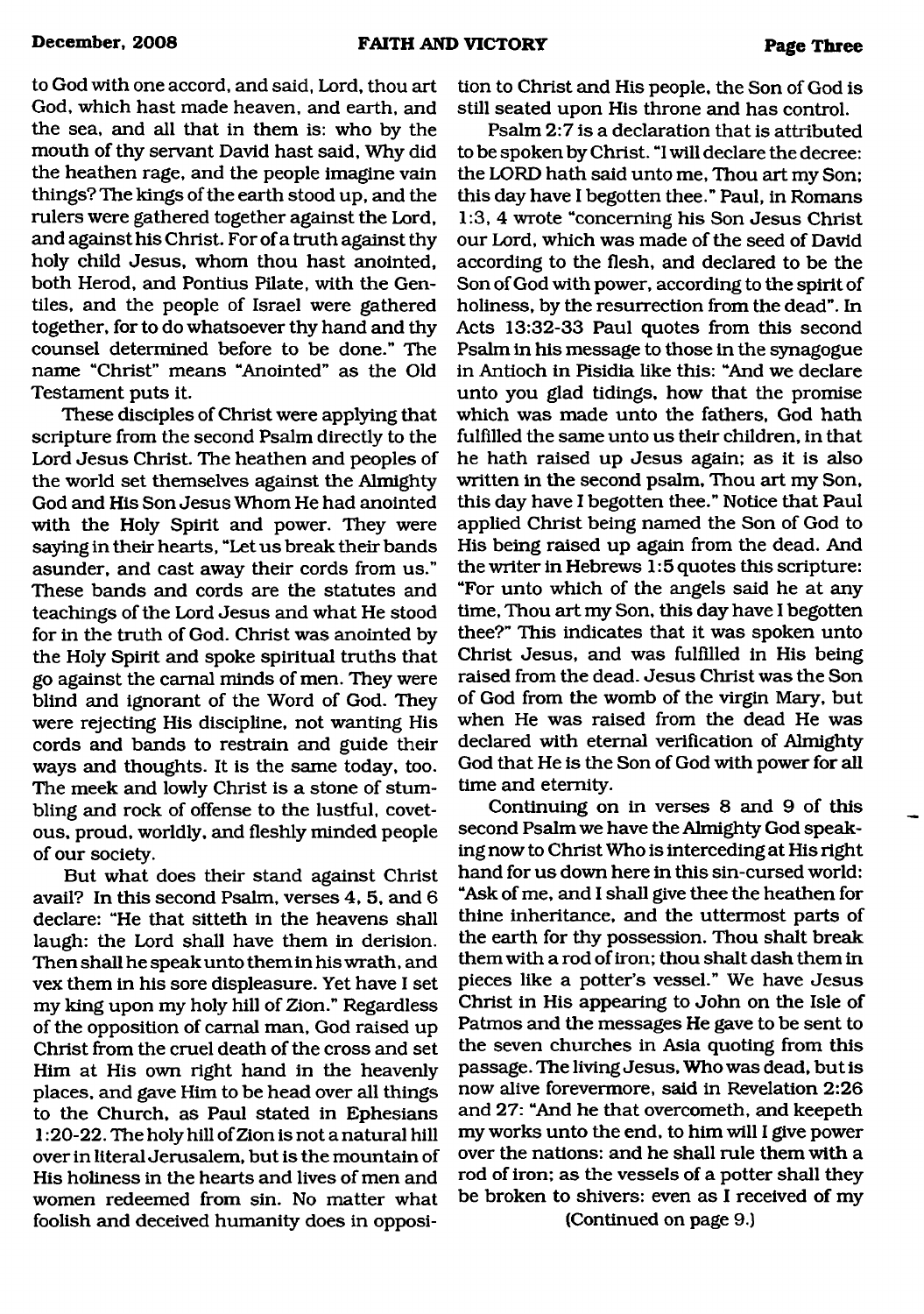#### **FAITH AND VICTORY 12 PAGE HOLINESS MONTHLY** ▄▖▄▗▖▄▗▖▄▗▄

This non-sectarian paper is edited and published in the interest of the universal CHURCH OF GOD each month (except August of each year, and we omit an issue that month to attend camp meetings), by Willie Murphey, and other consecrated workers at the FAITH PUBLISHING HOUSE. 4318 S. Division, Guthrie, OK 73044.

Notice to subscribers: When you move or change your address, please write us at once, giving your old and new address, and include your zip code number.

Dated copy for publication must be received by the 18th of the month prior to the month of issue.

#### **SUBSCRIPTION RATES**

. . . . .

Single copy, one year......................................................\$5.00 Package of 5 papers to one address, one year ......... \$20.00 Larger quantities are figured at the same rate.

This publication teaches salvation from all sin, sanctification for believers, unity and oneness for which Jesus prayed as recorded in John 17:21, and manifested by the apostles and believers after Pentecost. By God's grace we teach, preach, and practice the gospel of the Lord Jesus Christ-the same gospel that Peter, John, and Paul preached, taught, and practiced, including divine healing for the body. James 5:14-15.

Its motto: Have faith in God. Its object: The glory of God and the salvation of men; the restoration and promulgation of the whole truth to the people in this "evening time" as it was in the morning Church of the first century; the unification of all true believers in one body by the love of God. Its standard: Separation from sin and entire devotion to the service and will of God. Its characteristics: No discipline but the Bible, no bond of union but the love of God, and no test of fellowship but the indwelling Spirit of Christ.

Through the Free Literature Fund thousands of gospel tracts are published and sent out free of charge as the Lord supplies. Cooperation of our readers is solicited, and will be appreciated in any way as the Bible and the Holy Spirit teach you to do or stir your heart. "Freely ye have received, freely give." Read Ex. 25:2; I Chron. 29:9; II Cor. 9:7; and Luke 6:38.

Freewill offerings sent in to the work will be thankfully received as from the Lord. Checks and money orders should be made payable to Faith Publishing House. All donations are tax deductible.

A separate Missionary Fund is maintained in order to relay missionary funds from our readers to the support of home and foreign missionaries and evangelists.

In order to comply with Oklahoma laws as a non-profit religious work, the Faith Publishing House is incorporated thereunder.

The *Faith and Victory* is published monthly, except August, for \$5.00 per year by:

**FAITH PUBLISHING HOUSE P. O. Box 518, 4318 S. Division, Guthrie, OK 73044 Office phone numbers: 405-282-1479, 800-767-1479; fax number: 405-282-6318. Internet address:<http://www.faithpublishing.com>**

**Postmaster: Send address changes to: Faith** *and Victory,* **P. O. Box 518, Guthrie, OK 73044.**



**Years ago, before refrigerators were in common use, men would cut blocks of ice from the stream s and rivers that were frozen in the wintertime and transport the blocks to thick walled, well insulated buildings for storage. The ice would then often be covered with a layer of sawdust to** *[ ) ( f f* **provide additional insulation. A wellconstructed icehouse would keep**

**the ice frozen well into the summertime.**

There is a report of a man who lost a valuable **watch while working in an icehouse. He searched the layer of sawdust very carefully looking for** the watch but was unable to locate it. After an **extended period of time he reluctantly gave up the search believing his additional efforts were** vain. A small boy who heard of the man's lost **watch decided he would try to find it. A short time later the boy emerged from the icehouse gleefully holding the lost timepiece. The owner joyfully took it and remembering his futile search asked the boy how he found it so quickly. The boy replied, "I went in and shut the door, lay down on the floor and quietly listened. After a while, I heard it ticking."**

**God has some valuable things that He would** like to reveal to us, but we must find a way to **close out the noisy turmoil of our surroundings** and listen for the still small voice of our heav**enly Father. Even when one is in a quiet place, it still takes a concentrated effort to rein in the** busy thoughts that dance through our minds. **Cares of life, business concerns and responsi**bilities all vie to occupy our mind and cause us **to fail to receive the valuable w isdom that God desires to impart to us.**

**"He that hath clean hands, and a pure heart; who hath not lifted up his soul unto vanity, nor sworn deceitfully. He shall receive the blessing** from the LORD, and righteousness from the **God of his salvation. This is the generation of them that seek him, that seek thy face, O Jacob." Psalm 24:4-6. The Lord is not interested in revealing the deep things of God to those who are living lives that are defiled with sin and uncleanness. But when we come to Him in honesty and humility, seeking to know the truth of His will and with purpose of heart to walk in the light that He reveals to us, then He**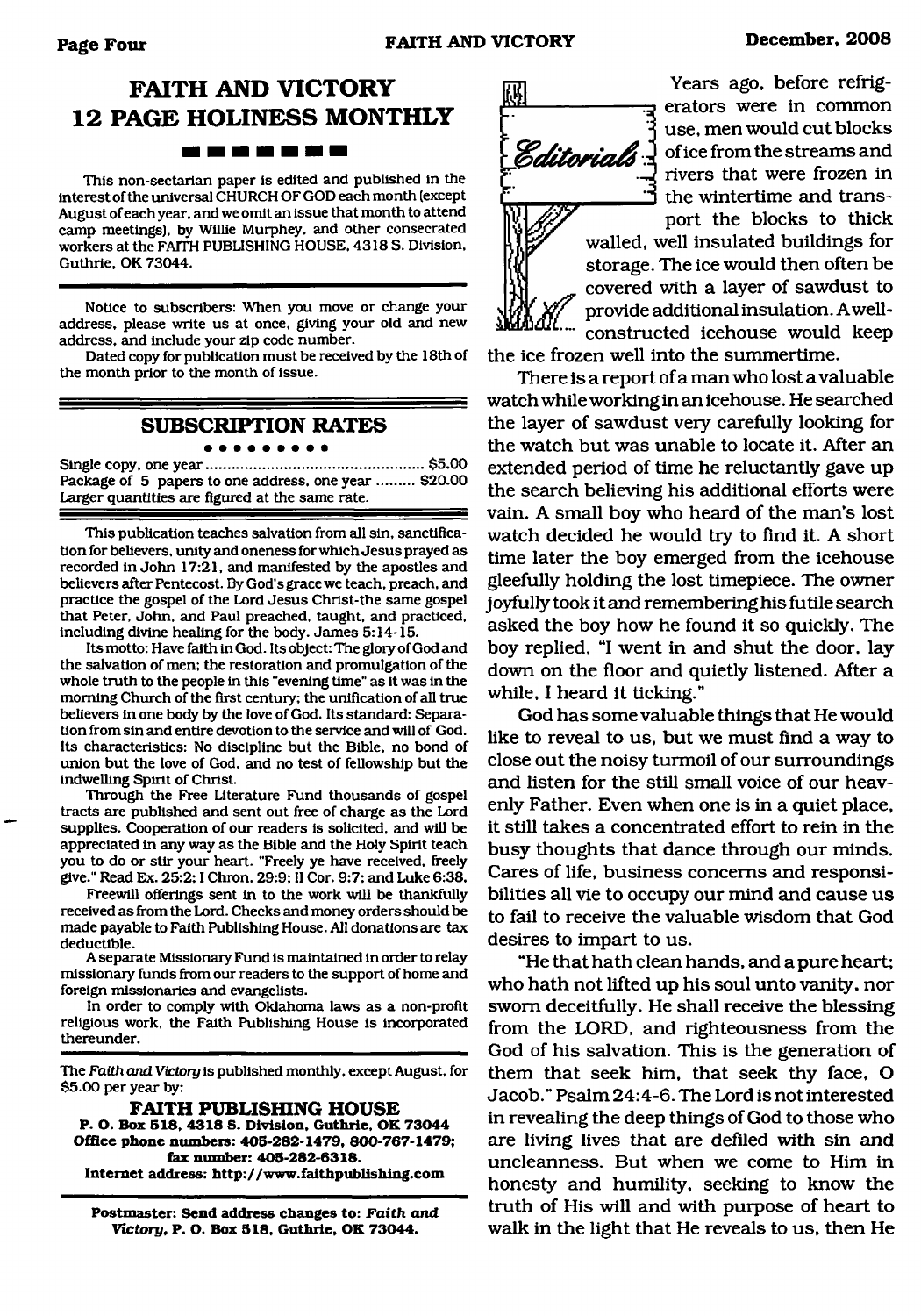will be delighted to show us wonderful things that will enable us to serve and please Him.

**George Washington Carver is famous for the** many discoveries that he made about the pea**nut. In his writings he revealed that at one time he had higher ambitions than spending his time working with peanuts. He had his eyes on the secrets of the universe, and the Lord showed him that they were too high for him. His willingness to condescend to things within his ability were rewarded by many useful discoveries that continue to bless our society. He centered much** of his efforts on the agricultural problems asso**ciated with pecans, sweet potatoes and peanuts. He demonstrated the advantages of rotating cotton production with plants that produce legumes, such as peanuts, and when there** became a surplus of peanuts he began to develop new uses for them to enhance their mar**ketability. Peanut butter is one such use that** most of us enjoy today. When we come to God we should not assume that He will reveal to us all **the secrets of the universe, but the things we** need to live the life of a joyful Christian will be cheerfully shared with us. It may be that in the **course of time He will open some special secrets to us, but the practical issues of justice and judgment, and how to utilize the blessings we already have around us, are most important for** us to understand.

**To receive from the Lord we should come to Him with a believing heart. There are too many** people today who are filling their minds with **negative thoughts about God and their fellow man. This is not good and the course of these thoughts, which are often expressed in words,** should be checked. James 1:5-7 should help us **more clearly understand our need to believe** when we pray, "If any of you lack wisdom, let **him ask of God, that giveth to all** *men* **liberally, and upbraideth not; and it shall be given him. But let him ask in faith, nothing wavering. For** he that wavereth is like a wave of the sea driven with the wind and tossed. For let not that man **think that he shall receive any thing of the Lord." Those who exercise faith in their dealings with God will be successful in receiving the help they need and God will come close to them when they search for Him.**

**To clear the burden s from our mind when we** come before the Lord we must release our care **and trouble. There is no better way to do that than by bringing them to God in prayer. He is**

**well able to solve every problem that we face and** when we cast our burdens at His feet it gives us **relief and allows our mind to be receptive to hear His voice.**

Some people have areas of their mind and **heart that they are not willing to open before the Lord. Perhaps there have been injuries in the past that they are afraid will hurt again if they open them, even to the Lord. There may be bitterness that they know the Lord doesn't approve of, they may be unwilling to forgive, or there m ay be a fear that the Lord will ask something of them that they would not be willing to do, and therefore they reserve that** area of their heart from being fully opened **before the Lord. These reservations will hinder the fullness of joy that God desires to shower upon our souls. W hen you come to Him, be willing to be open and share everything with Him. He already knows and He already understands the situations better than you. Nothing is really hidden to Him, our reservation only** hinders us from hearing His sweet voice of **wisdom .**

**After opening our heart to the Lord, be willing to be quiet, listen and receive instruction. Too many people come to the Lord in prayer and think they already know the answer to their needs, and consequently tune God out with their own preconceived notions. These** notions are most generally way off base. God's ways are higher than our ways and unless we **forsake our thoughts, we will never be able to receive those which originate from a much higher order. God has things that are new and** fresh to enlighten our heart and mind, and when we become watered with those heavenly revelations it will lift us spiritually and cause us **to bring forth much fruit in our lives.**

**In our fast paced society we become oblivi**ous to the many exquisite wonders of God's creation. We rush right by things that could **b less our souls abundantly. In our quietness before the Lord we would do well to become more observant of His workings. He will often** speak to us through those things and reveal course and direction that would be of great **benefit to mankind.**

When the Lord reveals things to us, let us be **prompt to incorporate them in our life and be thankful for His willingness to communicate** with us. Proverbs 3:5-6 says, "Trust in the **LORD with all thine heart; and lean not unto**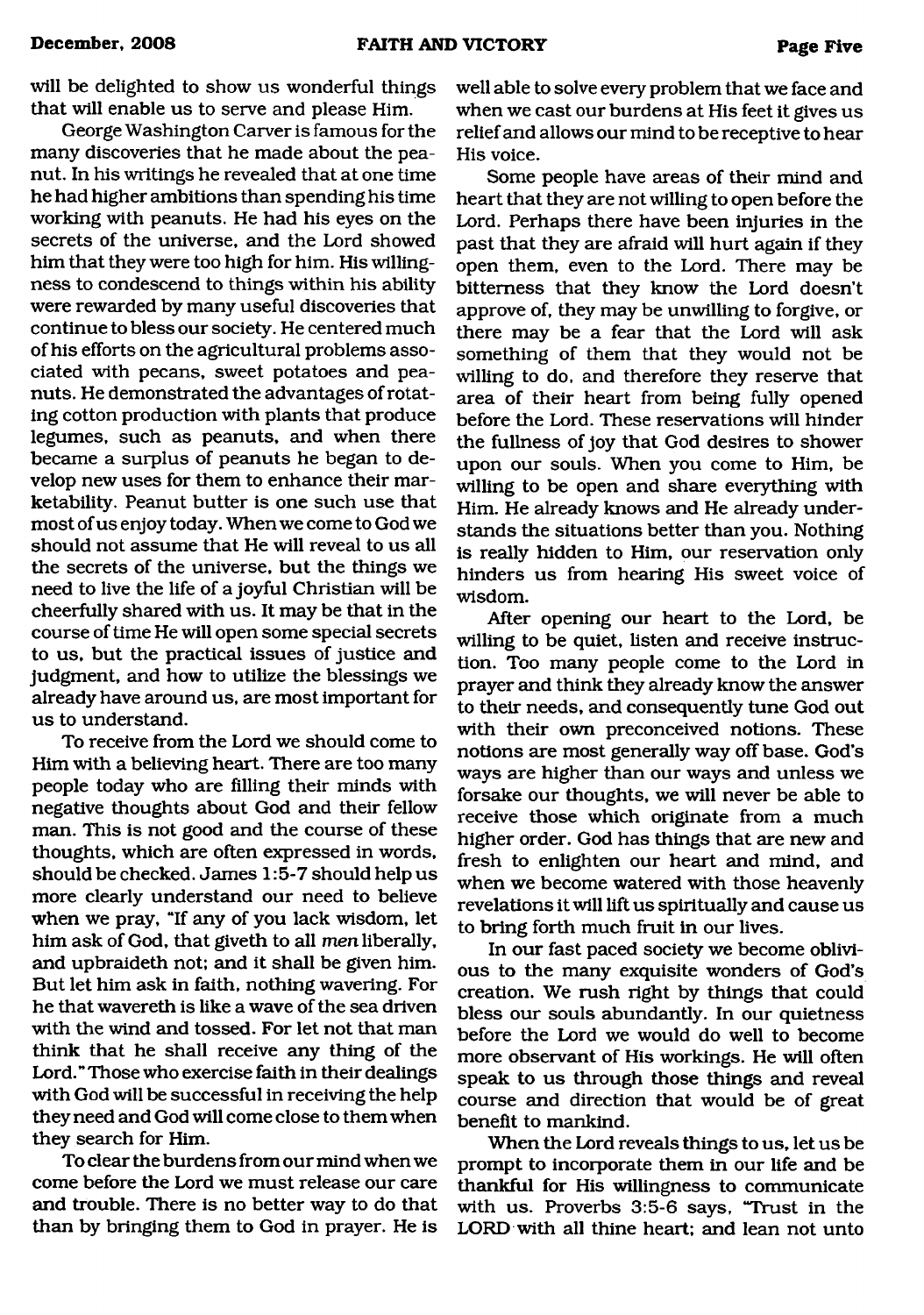**thine own understanding. In all thy ways acknowledge him, and he shall direct thy paths."** As we acknowledge the Lord's dealings in our **life it causes the blessing to be shared by others. This also is pleasing in the sight of the Lord and** it exalts His name in the earth.

**"Thou shalt be perfect with the LORD thy** God." Deuteronomy 18:13. The only way that we can be perfect with the Lord is for us to incorporate His perfection in our lives. There**fore it is important that we receive and under**stand His Word, and receive instruction from **the precious Holy Spirit. These two witnesses will be faithful to our souls, and by obeying their** still small voice we will be directed to the very place of their habitation— to worlds of ecstatic **glory that radiate the wonderful love of God.**

> **— Bro. Willie E. Murphey — wemurphey@yahoo. com**

*Yes, dear Lord, I will be still, I will trust Thee ever; I'll submit to all Thy will, Cling to Thee forever.* Lord, Thou knowest what is best, Confident in this I'll rest, Till I dwell with all the blest, And with Thee in Heaven, *— 'Widiam LBeC*



LA—I am asking the Saints to join us in **prayer for Sis. Nora Reeves. She has very serious health problems. She and Bro. Reeves are fully trusting the Lord. It would bless them to hear from you. — Sis. G ladys Cashio**

*(At press time w e have received word that Sis. Nora Reeves has broken her hip.* **—** *W .E.M.)*

KS-Greetings in Jesus' name. I truly love **your little paper and look forward each month for its arrival. Please remember my son Arnold in prayer, he has physical needs as well as other problems. I am having trouble with my right eye and ear. Pray that God will give healing and also supply some temporal needs that I have.**

**— Sis. Margaret Doss**

**LA— My mother, Sis. Clarice Pruitt, would like the Saints to remember her in prayer. She has been unable to walk since October and now requires assistance to obtain a sitting position.** She has pain in her back and joints and is **afflicted with arthritis. The intensity and dura**  tion of the suffering is stressing her emotionally. **— Sis. Genece Doolittle**

Philippines—Dear Saints: May I request that you help us lift Sis. Dinah Duremdes in prayer. **She has broken out with bad sores over her legs** and feet and a large part of her body. Thank **you. God bless you. Your sister, — Nellie Tibayan**



**Bro. Carlos Arriaga Sis. Gladys Cashio Sis. Helen Carson Sis. Genevive Carver Sis. Elizabeth Corteway** Sis. Waneta Creel **Sis. Patsy Doolittle Sis. Dorall Forbes Bro. Troy Gentry Bro. Lee Hilton Jaden Howard Sis. Karoline Kessler Bro. M ark and Sis. Darlene Knight Sis. Elsie M. Offerman Sis. Melba Powell Sis. Marilyn Rendall Bro. Vernon Robinson Sis. Ruth Shehee Sis. Cheryl Smith Bro. Michael Smith Bro. Rodney Sorrell Bro. Edward and Sis. Gloria Taylor Sis. Imogene Taylor The Mitch Taylor family Sis. Norma Tiller Bro. Delmar Wilkins Sis. Anneta Williamson** 

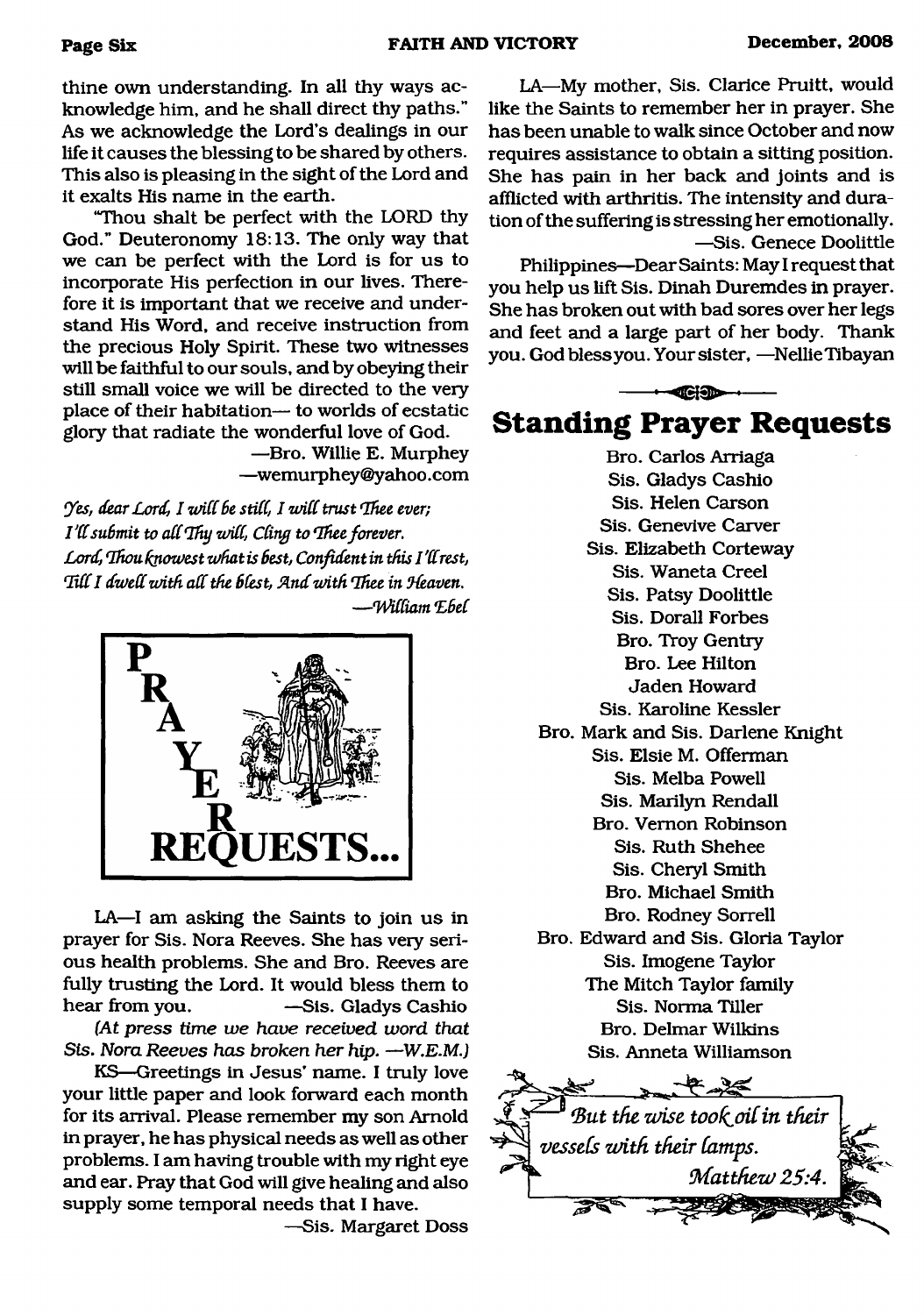#### **MEETING NOTICES**

**Oklahoma State (Guthrie)**—May 22-31 **National (Monark Springs, MO)**—July 17-26



OK—Dear Family of God: I want to share with you how good God is to my mother, Anneta, and to my brother, Todd, and myself. Every moment of every day God gives us strength, grace and peace. My mother is still very ill and weak, but God does work healing in her body and spirit to give her continued life and peace.

After a hard fall in December of last year, my mother suffered with pain in her right shoulder area if she moved her arm certain ways. That pain continued for many months. I believe it was in August that Mom and I both noticed she no longer had any pain in that area. She can now move her right arm any direction without pain and she can even sleep on her right side without pain. We thank the Lord for healing whatever was causing the pain!

In late spring Mom began to suffer with a feeling of something similar to nausea continually. Some days she felt a little better, but many days she felt miserable. She likened the feeling to that of an expectant mother experiencing "morning sickness"—only Mom's sick feeling lasted all day. This sick feeling continued until about the last weekend of the camp meeting at Monark Springs, Missouri, in July. At that time Mom began to feel better. Gradually over the next few weeks, she improved so that she no longer suffers with that same feeling. She still at times feels sick to her stomach for a while, but she no longer has the continual severe discomfort she suffered in the summer. Praise God for His mercy and healing!

Until recently, I was troubled about two financial issues. In one case, I thought I had spent a large sum of money without receiving adequate return for the cost. In the other case, I thought that we owed a debt. I recently felt

strongly that I should address the issues and try to resolve them. When I did, I was thrilled to learn that I would receive what I had originally expected for the money I had spent, and the debt I thought we owed was actually money due to us. These financial blessings are another witness to me of God's great love and mercy!

My heart is full of praise to our wonderful Savior. He is so worthy to be praised! And I do praise Him!

Christian love, —Sis. Cynthia Williamson

OK—Dear Bro. Willie and Sis. Neta: Greetings in the name of Jesus, the greatest name above all names. The Bible says, "That at the name of Jesus every knee should bow, of *things* in heaven, and *things* in earth, and *things* under the earth; And *that* every tongue should confess that Jesus Christ *is* Lord, to the glory of God the Father." Philippians 2:10-11.

Then to think of how He loved us and gave Himself for us and washed us from our sins in His own blood helps us to love Him. "We love him, because he first loved us." I John 4:19.1 am glad that He has power to help us and to comfort us in all of our times of need.

I have been encouraged by the thought of "...the glorious gospel of the blessed God...." I Timothy 1:11. Truly His Gospel is a glorious Gospel and is of the blessed God. Paul says he is not ashamed of it. (Romans 1:16.)

Your brother in Christ, -T. V. McMillian - -- -- -- -- -

LA—Dear Bro. Willie, Sis. Neta and to all: Praise our heavenly Father for all of His goodness to us. Praise Him for His love and mercy. We are encouraged to press on. By His help we mean to be faithful. Let us all study to show ourselves approved unto God. (II Timothy 2:15.) And think about how we must make the most of this precious time God is giving to us.

The morning is new, but it will not last. Noon is upon us, so time moves fast. What of the evening? It will not delay; Now night is upon us—Too late to pray.

Precious moments, valuable time. So serious spending this life of mine. As the years roll on, what have I done To point some soul to God's dear Son?

With love and prayers,

—Sis Gladys S. Cashio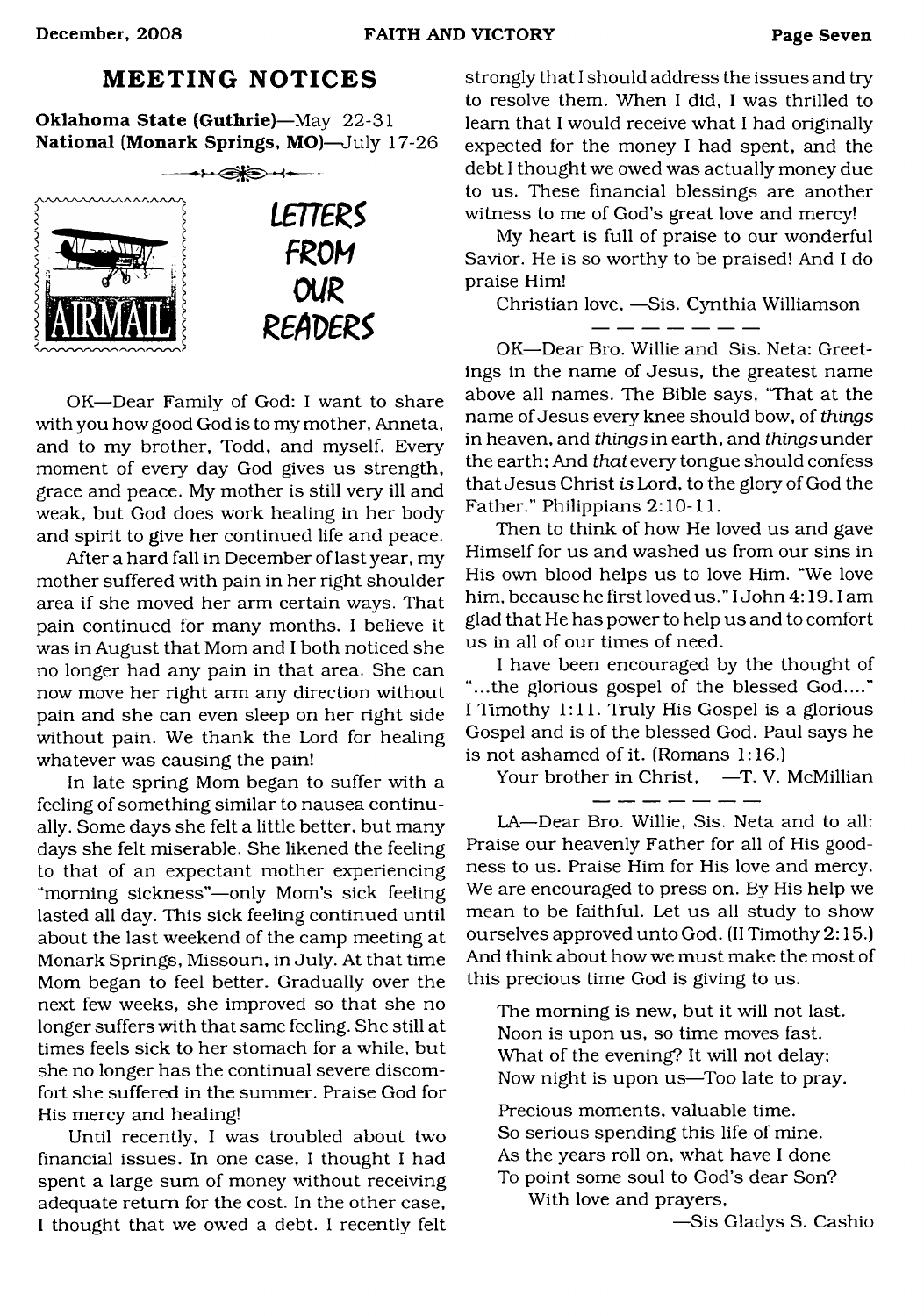**NM— Dear Saints: It is our desire to praise the Lord for His wonderful works to the children of men by declaring His faithfulness to us during our Holy Spirit directed work in Juarez, Ch ihuahua, Mexico.**

We praise God for delivering us from bondage and for bringing us into fellowship with His **true, spotless and sanctified church— The church of God, which He purchased with His own precious and holy blood. (Acts 20:28.)**

**W e commenced our m ission work in Juarez,** Mexico after God moved us to go there for **Lisette's dental work, due to very affordable prices. After we first crossed the border from the** USA into Mexico in May of 2007, we pleaded with the Lord to please send us seeking souls. Minutes after this prayer, Ramona, a poor begging woman, came to us with her four young **daughters and asked for monetary help. After sharing the m essage of the Gospel with her she repented of her sins in prayer and trusted Jesu s** for her salvation. As a result of her choice to **accept the free gift of salvation, over twelve of her family members and acquaintances have also chosen to trust Jesus for their salvation during meetings in Ramona's parents' home.**

In the last eighteen months of preaching and teaching the Gospel message of Jesus **Christ in Juraez, there have been over eighty souls who have responded with a "yes" to Jesu s** and have repented of their sins. Many of these **Mexicans we've only seen on one occasion due to the fact that they are too poor to own a home** and therefore live on the dirty streets of Juarez **and sleep on park benches or abandoned and** partially standing buildings. God has spontaneously and unexpectedly re-united us again with many of these new members of the church of God. Thanks to these blessings we have **enjoyed singing Span ish hymns with them out** of the *Himnos De Gloria*, Spanish hymn book. We have also continued teaching them more of **the biblical doctrine of Jesus Christ through** inspiration of the Holy Spirit. Most of these **preaching and teaching meetings have been on** busy and noisy street corners, and often many **other Mexicans have stopped to listen to the m essage of the Gospel. Some of them have been convicted of their sins through the powerful,** penetrating influence of God's Word. Glory to **Jesus for His mercy on them!** 

**Presently we are conducting periodical Bible teaching and preaching meetings in three loca-** **tions. One is at Ram ona's parents' house, the second at another home where two souls have** been saved, and we just started at the third **house where we have been given the welcome to continue from now on. "...Alleluia; Salvation, and glory, and honour, and power, unto the Lord our God:" Revelation 19:1.**

**In late November of 2008, while we were investigating for more information on registering and licensing our house cleaning homebased business at the El Paso, Texas county** courthouse, we met the woman of the third house. She, Naomi, was standing in front of the **courthouse begging for food or money. She, in her early 60's, told us of her heavy burden in raising her five grandchildren; one of her grand**  sons, a one-year old, was drugged and aban**doned by her daughter, a drug addicted woman. The other grandchildren have been orphaned. She also recently lost a sixth grandchild in a death resulting from a serious illness and had no funds to pay for the funeral expenses. After we gave her some financial help, Lisette and I prayed with her, while she cried and asked God to forgive her of her sins. Immediately after this joyous occasion, we jotted down her home ad dress, which is located in Juarez. The following week, we walked across the border and took two city buses, and after walking a distance of eight more blocks, we found their home. There were** eight family members in this home who gladly **and thankfully received the food and other gifts** that we gave them in Jesus Christ's name, many of which were provided by Saints in Oklahoma and New Mexico. After the twenty-five minute **Bible teaching, preaching and hymn singing we did as it says in II Corinthians 5:20, "Now then we are am bassadors for Christ, as though God did beseech** *you* **by us: w e pray** *you* **in Christ's** stead, be ye reconciled to God." Naomi's hus**band and their thirteen-year-old grandson an swered the call for reconciliation to God, and** prayed and trusted in the blood of Jesus for **salvation. Glory and honor be to Jesus!**

**On this same day we conducted a total of five Bible teaching and preaching meetings through**out Juarez and a total of four souls trusted in Jesus for salvation. One of these was a backslid**den Christian who had returned to his heroin and adulterous addictions. He stopped to listen as we had our second street meeting with a** young man who gave his life to Jesus during one **of our meetings about six months ago. After this**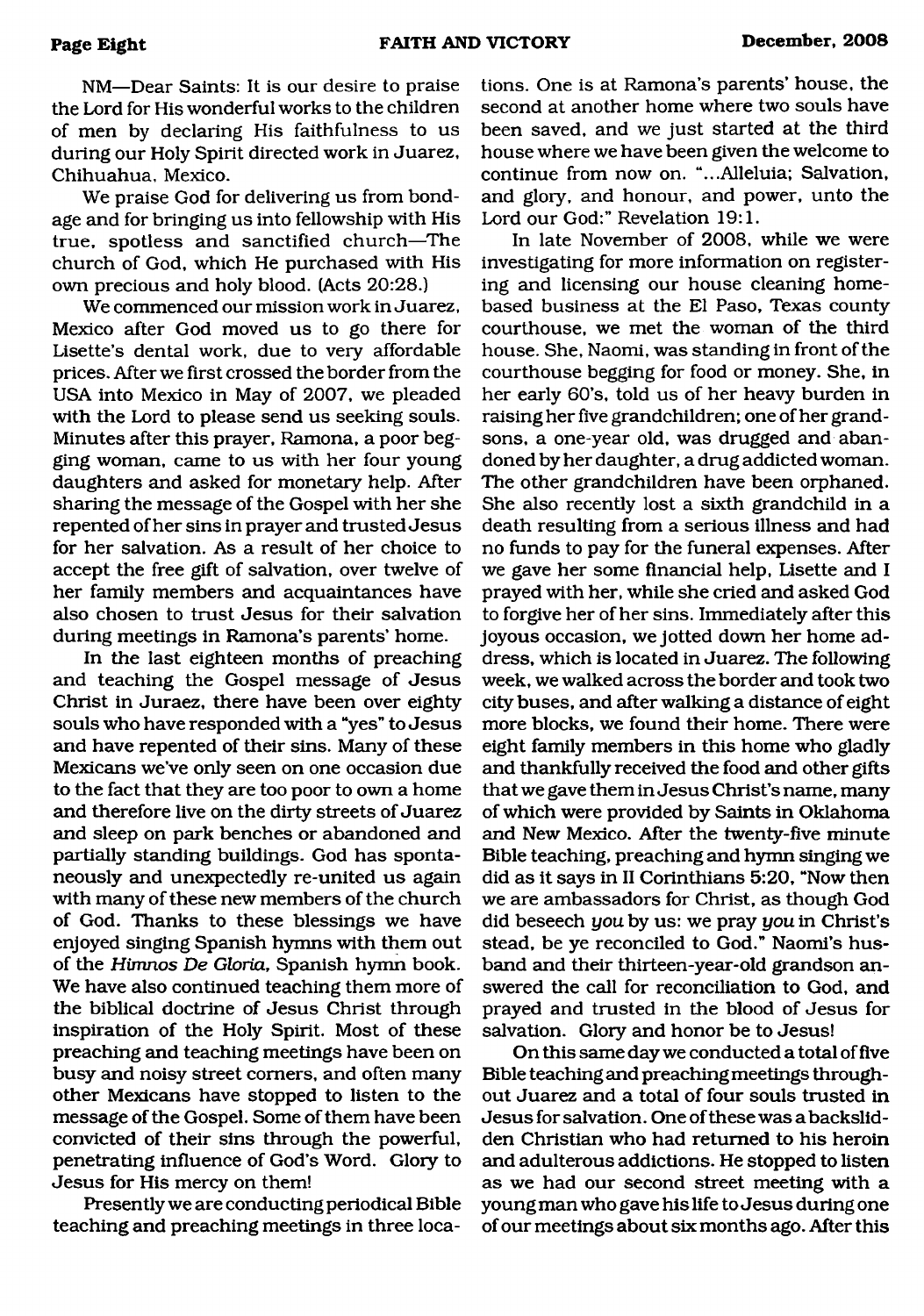man sang some hymns with us and heard Jesus' words of hope, he joined is in prayer, repented and asked Jesus to restore his relationship with Him again. What a joy to be witnesses for Jesus! We do not feel worthy of such an honor!

We have seen God perform many miracles, wonders and healing in Juarez. For example a diabetic man's infected leg that doctors wanted to cut off was healed; a man's crushed leg and thigh was healed, and he now walks and runs. A woman who had been addicted to drugs was completely set free from addiction, etc., etc. Due to God's healing and stronger immunity towards illnesses my wife, Lisette, who had used medicine since childhood was healed of stomach disorders, food and pollen allergies and many other illnesses. And has not taken one drop of medicine for two years now. The glory belongs to God!

According to the El Paso Times, there have been more than 1,120 homicides in the Juarez area so far this year. That's more than two full 747 airliners and more than the number of US military deaths in Iraq last year. We trust in Jesus Words, "...and, lo, I am with you alway, euenunto the end of the world. Amen." Matthew 28:20. We ask you to pray for our safety and for continual shielding by God's holy angels and His Holy Spirit. Thank you all for your support both in prayer and your gifts of love.

Your blood redeemed and Holy Spirit sanctified brother and sister,

—Toney and Lisette Sanchez (505) 907-1465



**Lavonne Maxine Morgan,** born to Fred and Iva Richter on February 14, 1922 in Decatur, Illinois, went to be with the Lord on November 6, 2008. She was welcomed by her parents, five

siblings and two great-granddaughters who preceded her in death. Lavonne married Louia Morgan on December 29, 1944 in Decatur, IL where they raised nine children. They moved to Guthrie, OK in 1975 where they have resided since. Lavonne was a wonderful, dedicated mother and wife. She said that her children were one of the greatest satisfactions of her life.

Lavonne is survived by her nine children, 25 grandchildren, and 35greatgrandchildren. Her children are as follows: Louis and wife, Sue Morgan, of Edmond, Dale Morgan of Guthrie, Terry and wife, Lidia Morgan, of Guthrie, Gary and wife, Judy Morgan, of Missouri, Lynette and husband, Paul Sorrell, of Missouri, Beverly and husband, Jesse Ray, of Guthrie, Rex and wife, Nikki Morgan, of Guthrie, Lane Morgan of California, Jane and husband, Pat Sallee, of Guthrie.

Memorial services were held November 10 at Community Funeral Home Chapel in Guthrie, OK and were officiated by Bro. Stanley Dickson and Bro. Paul Sorrell.

**IS THE RESOLUTION** 

#### **Prophecies of Jesus Christ in the Second Psalm**

(Continued from page 3.)

Father." This denotes absolute power and authority over mankind to their eternal destruction who ever they may be who resist and reject Him. Christ was given this power and triumph over the contradiction of sinners, and all who follow Him faithfully will share in this triumph.

In verses 10 and 11 of this second Psalm we find words of counsel to kings and judges, but it is to all of us: "Be wise now therefore, O ye kings: be instructed, ye judges of the earth. Serve the LORD with fear, and rejoice with trembling". Seeing that Christ has triumphed over all opposition and contradiction of ungodly and sinful mankind, how we ought to fear and tremble and fall down before Christ in all submission and obedience! It is a fearful thing to go against One Who God has so honored and set at His own right hand!

In conclusion, let us notice verse 12: "Kiss the Son, lest he be angry, and ye perish from the way, when his wrath is kindled but a little. Blessed are all they that put their trust in him." To "kiss the Son" means to embrace and accept His discipline and counsel, and allege ourselves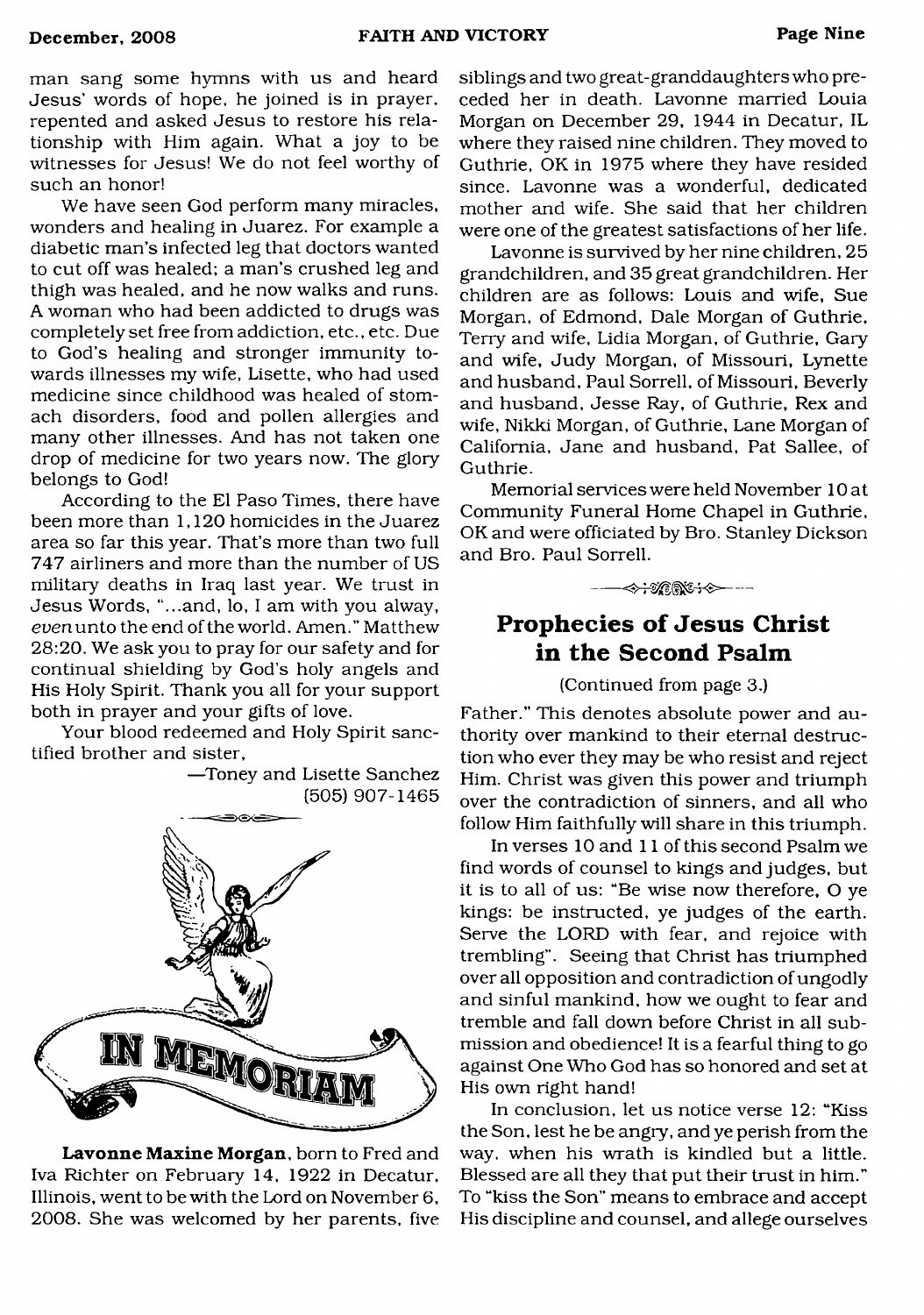to Him in perfect devotion and worship and love. We must do it if we want to escape the iron rod of His wrath and complete, everlasting destruc**tion. This Psalm is the message of God Almighty** and His Son Jesus Christ for mankind today. We should take heed to it and obey it with all **sincerity and honesty of heart and mind.**

**— Bro. Leslie C. Busbee**



## <span id="page-9-0"></span>**The Judgment**

**A ll through the years that have passed since the Christian era began, generation after gen**eration has looked for the judgment day. Many **have been the times when God would have left His throne in the Heavens and come down and hurled this old sin-cursed earth far out into eternity's night, had it not been for Christ importuning Him to have mercy, if only for a** season. Thus time after time the day of judg**ment m ay have been delayed, yet "The Lord is not slack concerning his promise, as some men** count slackness; but is longsuffering to usward, not willing that any should perish, but **that all should come to repentance." II Peter 3:9. "For yet a little while, and he that shall come will** come, and will not tarry." Hebrews 10:37.

**Soon the flam ing heavens will reveal the Son** of man sitting upon the throne of His glory and **all nations will be summoned together to receive the wages of life's work. ".. .For we shall all stand** before the judgment seat of Christ." Romans **14:10. The people of God are the subjects of Christ's kingdom and will look to Him for their reward; for "For the Father.. .hath committed all judgm ent unto the Son:" John 5:22. He will reward every one according to their deeds. While Christ will be the supreme judge, yet the Father will be with Him; "For God shall bring every work into judgment, with every secret thing, whether** *it be* **good, or whether** *it be* **evil." Ecclesiastes 12:14.**

The professor of religion who keeps his associates laughing by reason of his cute remarks and vulgar talk, will be surprised when called upon to give an account of all those idle **words. "But I say unto you, That every idle word that men shall speak, they shall give account** thereof in the day of judgment." Matthew 12:36. At that great tribunal to which we are swiftly **hastening and before which we soon shall stand; judgm ent will be meted out without mercy. This is the only age of mercy this old world will ever see. Soon Christ will leave the mediatorial throne,**

**and then the day of mercy will be over. "Behold, the day of the LORD cometh, cruel both with** wrath and fierce anger...And I will punish the **world for** *their* **evil...I will shake the heavens, and the earth shall remove out of her place, in** the wrath of the LORD of hosts, and in the day of his fierce anger. Isaiah 13:9-13. All earthly **ties and affections in that day shall forever cease, and "The wicked shall be turned into hell,** and all the nations that forget God." Psalm 9:17. "Who shall be punished with everlasting de**struction from the presence of the Lord, and** from the glory of his power; When he shall come **to be glorified in his saints,..." IIThessalon ians 1:9-10. Plans can not be devised, even by the** master minds of earth, that will in any way compare with the justness with which judgment will be meted out to the inhabitants of this **old world. "The millions now upon the earth are** but a handful compared to those who lie within **its bosom ;" yet they will ".. .all appear before the** judgment seat of Christ...." II Corinthians 5:10. **W hat a mighty gathering that will be. How long** will it take to pronounce judgment upon so many? We think the Word of God will tell. Angels **have never ceased praising God throughout the past ages of eternity. And those who have washed** their robes in the blood of the Lamb continually praise God in His temple. Revelation 7:14-15.

But the time is coming when an awful si**lence will prevail throughout those halls— an awful stillness that will be felt throughout the** universe of God. "But of that day and *that* hour knoweth no man, no, not the angels which are **in heaven, neither the Son, but the Father." M ark 13:32. Soon anxious faces throughout all** Heaven will be turned towards Almighty God; **"And the angel which I saw stand upon the sea and upon the earth lifted up his hand to heaven, And sware by him that liveth for ever and ever, who created heaven,...the earth,...the sea, and the things which are therein, that there should** be time no longer: But in the days of the voice of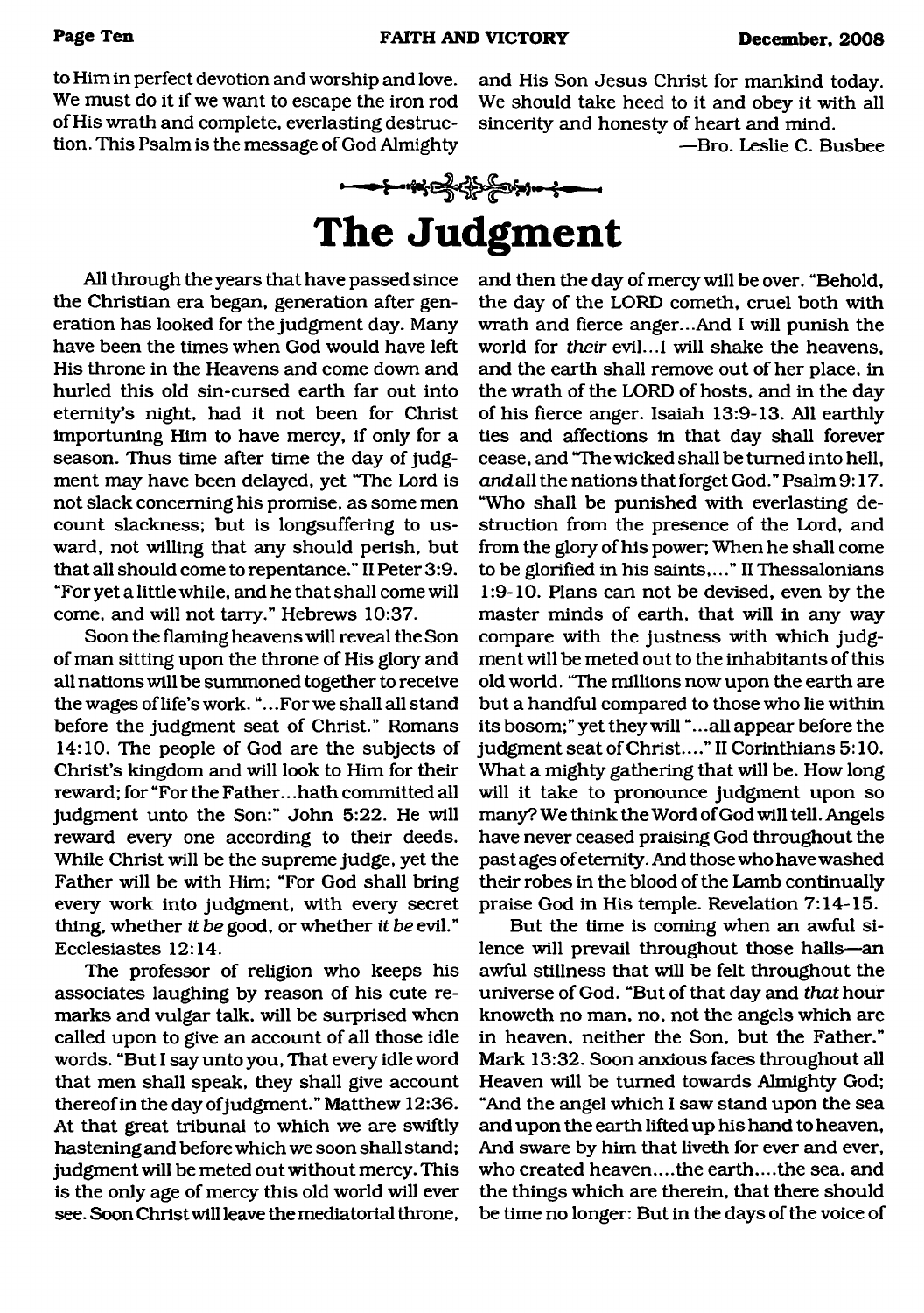the seventh angel, when he shall begin to sound, **the mystery of God should be finished...." Revelation 10:5-7. The seventh angel holds the seventh seal. "And when he had opened the** seventh seal, there was silence in heaven about the space of half an hour." Revelation 8:1. This **is the first and only silence that will ever occur** in Heaven. This is the awful day in which Almighty God and His Son, Jesus Christ, will be **revealed from Heaven with their mighty angels, and with flaming fire taking vengeance upon those who know not God. (II Thessalonians 1:8.)** This is the time when the Lord Himself shall **descend from heaven with a shout; with the voice of the archangel, and with the trump of God. (I Thessalonians 4:16.) This is the hour in** which the Heavens will pass away with great **noise, and the elements will melt with fervent** heat, the earth also and the works that are **therein shall be destroyed. (II Peter 3:10.) This is a time when poor sinners who have neglected salvation will seek for death and shall not find it; but with pallid cheeks and fainting hearts will cry to the mountains and rocks, "Fall on us, and** hide us from the face of him that sitteth on the throne, and from the wrath of the Lamb." Rev**elation 6:16. But the rocks, mountains, and oceans will have forever fled, and naked they will stand before him who hath said, "...Vengeance is mine; I will repay, saith the Lord."** Romans 12:19. "When the Son of man shall **come in his glory, and all the holy angels with him, then shall he sit upon the throne of his** glory: And before him shall be gathered all **nations: and he shall separate them one from another, as a shepherd divideth** *his* **sheep from the goats...Then shall the King say unto them** on his right hand, Come, ye blessed of my **Father, inherit the kingdom prepared for you** from the foundation of the world:...Then shall **he say also unto them on the left hand, Depart from me, ye cursed, into everlasting fire, pre**pared for the devil and his angels... these shall **go away into everlasting punishment: but the righteous into life eternal." Matthew 25:31-46.** Then the Lord and His mighty angels and Christ and His spotless bride (Ephesians 5:27) will speed away to the realms of bliss. The half hour **is ended, and now begins a mighty anthem which will continue to resound throughout the** ceaseless ages of eternity. Yes, praise God! "It **will last while the ages shall roll." And after**

**millions and quadrillions of years shall have passed "we will have no less days to sing God 's** praise than when we first begun;" because **eternity is like a circle— it has no end.**

**Dear sinner friend, with all the earnestness** of one who sees his fellow man in great danger, and with all the compassion of one who loves **your priceless soul, I exhort you to prepare for** the judgment day. The floor upon which you are **standing is trembling beneath your weight. Oh!** Flee to the rock that was cut out without hands. **"W ith the heavens enwrapt in a mighty sheet of** flame, and hell roaring and rumbling beneath **you, and the world upon fire and the day of mercy past," what will you do on that day? Oh, flee into refuge while you have health— "to**day"—for it is appointed unto man once to die, but after this, the judgment.

**— J. Grant Anderson** From the *Gospel Trumpet*, August 2, 1900.

| FAITH AND Order Blank VICTORY               |                                                                                                                                                                                                                                                                                       |                |  |
|---------------------------------------------|---------------------------------------------------------------------------------------------------------------------------------------------------------------------------------------------------------------------------------------------------------------------------------------|----------------|--|
|                                             |                                                                                                                                                                                                                                                                                       | HTIA.          |  |
| <b>AND</b>                                  | $\begin{array}{ll}\n\approx & 5.00 \text{ PER YEAR (11 Issues)}\\ \odot & 55.00 \text{ PER YEAR (11 Issues)}\\ \odot & \text{Mail this form to start or renew your own}\\ \ge & \text{subscription} - \text{give a friend a gift} \end{array}$<br>or do both! It only takes a minute. | $\overline{z}$ |  |
|                                             | Your Name                                                                                                                                                                                                                                                                             |                |  |
| ITH                                         |                                                                                                                                                                                                                                                                                       |                |  |
|                                             | City__________________ State _______ Zip _____                                                                                                                                                                                                                                        |                |  |
|                                             |                                                                                                                                                                                                                                                                                       | VICTORY FAITH  |  |
| VICTORY FAI                                 | Start or renew my<br>Faith and Victory subscription.                                                                                                                                                                                                                                  | ¥N⊅            |  |
| <b>QNY</b>                                  | Send a 1-year gift subscription<br>to the person named below:                                                                                                                                                                                                                         | <b>VICTORY</b> |  |
| ITH                                         | Gift to $\qquad \qquad$                                                                                                                                                                                                                                                               |                |  |
| EAI                                         |                                                                                                                                                                                                                                                                                       |                |  |
| VICTORY                                     | $City$ <sub>____________</sub> State _____ Zip ______                                                                                                                                                                                                                                 | <b>FAITH</b>   |  |
| $\mathop{\mathrm{AN}}\limits_{\mathcal{A}}$ | Mail Order Blank and remittance to:                                                                                                                                                                                                                                                   | ¥N<br>UN       |  |
|                                             | <b>Faith Publishing House</b>                                                                                                                                                                                                                                                         | <b>VICTO</b>   |  |
| FAITH                                       | P.O. Βοχ 518                                                                                                                                                                                                                                                                          |                |  |
|                                             | Guthrie, OK 73044<br>12/08                                                                                                                                                                                                                                                            | ž              |  |
|                                             | FAITH AND VICTORY FAITH AND VICTORY                                                                                                                                                                                                                                                   |                |  |